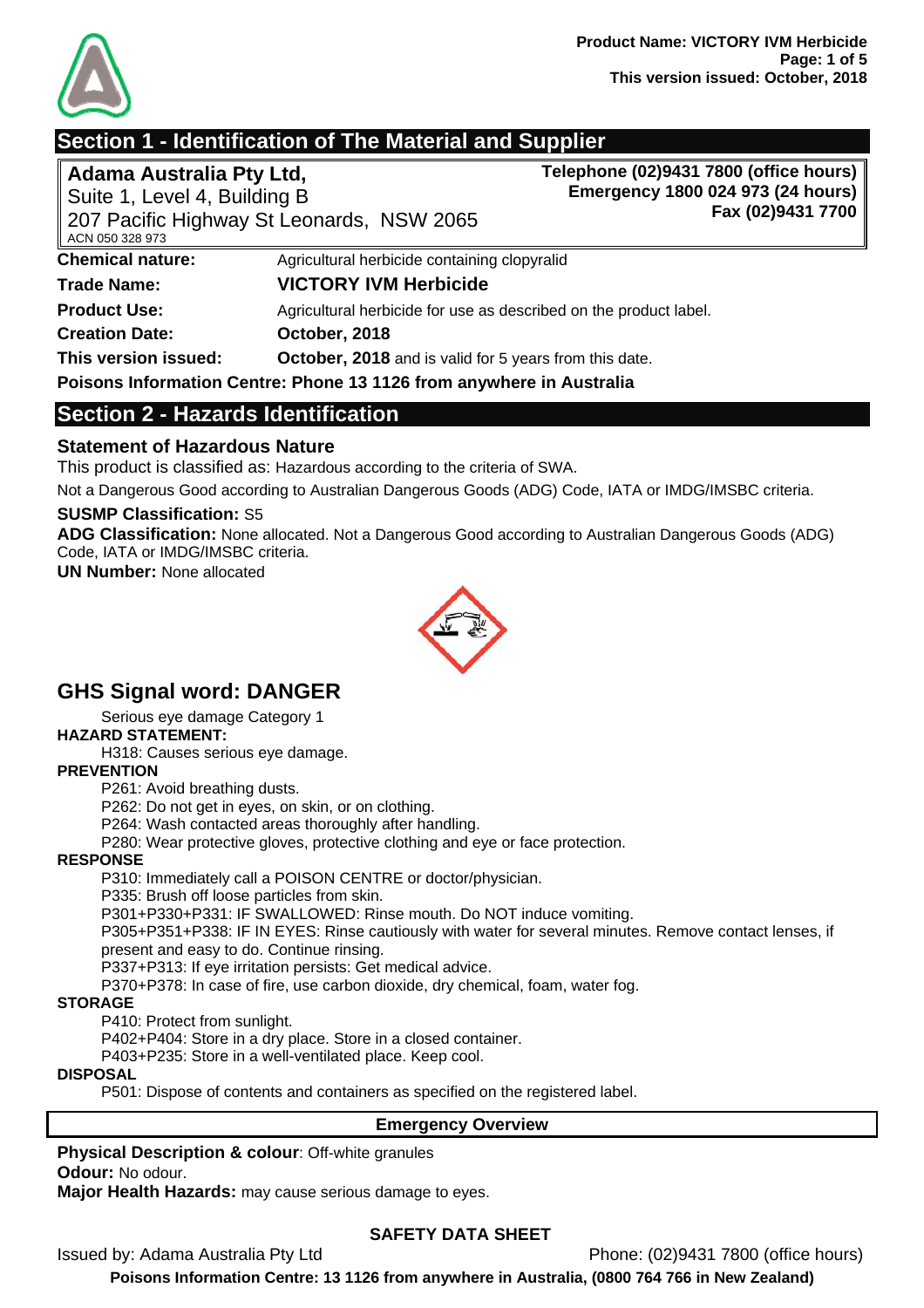## **Section 3 - Composition/Information on Ingredients**

|                                 | .             |            |               |                |
|---------------------------------|---------------|------------|---------------|----------------|
| Ingredients                     | <b>CAS No</b> | Conc, g/kg | TWA $(mg/m3)$ | STEL $(mq/m3)$ |
| Clopyralid                      | 1702-17-6     | 750        | not set       | not set        |
| Other non hazardous ingredients | secret        | to 1 ka    | not set       | not set        |
|                                 |               |            |               |                |

This is a commercial product whose exact ratio of components may vary slightly. Minor quantities of other non hazardous ingredients are also possible.

The SWA TWA exposure value is the average airborne concentration of a particular substance when calculated over a normal 8 hour working day for a 5 day working week. The STEL (Short Term Exposure Limit) is an exposure value that may be equalled (but should not be exceeded) for no longer than 15 minutes and should not be repeated more than 4 times per day. There should be at least 60 minutes between successive exposures at the STEL. The term "peak "is used when the TWA limit, because of the rapid action of the substance, should never be exceeded, even briefly.

## **Section 4 - First Aid Measures**

#### **General Information:**

You should call The Poisons Information Centre if you feel that you may have been poisoned, burned or irritated by this product. The number is 13 1126 from anywhere in Australia (0800 764 766 in New Zealand) and is available at all times. Have this SDS with you when you call.

**Inhalation:** First aid is not generally required. If in doubt, contact a Poisons Information Centre or a doctor.

**Skin Contact:** Gently brush away excess particles. Wash gently and thoroughly with water (use non-abrasive soap if necessary) for 5 minutes or until chemical is removed.

**Eye Contact:** Quickly and gently brush particles from eyes. Immediately flush the contaminated eye(s) with lukewarm, gently flowing water for 15 minutes or until the product is removed, while holding the eyelid(s) open. Take care not to rinse contaminated water into the unaffected eye or onto the face. Obtain medical attention immediately. Take special care if exposed person is wearing contact lenses.

**Ingestion:** If product is swallowed or gets in mouth, do NOT induce vomiting; wash mouth with water and give some water to drink. If symptoms develop, or if in doubt contact a Poisons Information Centre or a doctor.

## **Section 5 - Fire Fighting Measures**

**Fire and Explosion Hazards**: The major hazard in fires is usually inhalation of heated and toxic or oxygen deficient (or both), fire gases. There is no risk of an explosion from this product under normal circumstances if it is involved in a fire.

Fire decomposition products from this product may be toxic if inhaled. Take appropriate protective measures.

**Extinguishing Media:** In case of fire, use carbon dioxide, dry chemical, foam or water fog.

**Fire Fighting:** If a significant quantity of this product is involved in a fire, call the fire brigade.

| Flash point:                     | No data  |
|----------------------------------|----------|
| <b>Upper Flammability Limit:</b> | No data. |
| <b>Lower Flammability Limit:</b> | No data. |
| <b>Autoignition temperature:</b> | No data. |
| <b>Flammability Class:</b>       | No data. |
|                                  |          |

## **Section 6 - Accidental Release Measures**

**Accidental release:** In the event of a major spill, prevent spillage from entering drains or water courses. Wear full protective chemically resistant clothing including eye/face protection, gauntlets and self contained breathing apparatus. See below under Personal Protection regarding Australian Standards relating to personal protective equipment. Suitable materials for protective clothing include cotton, rubber and PVC. Eye/face protective equipment should comprise, as a minimum, protective glasses and, preferably, goggles. If there is a significant chance that dusts are likely to build up in cleanup area, we recommend that you use a suitable dust mask.

Stop leak if safe to do so, and contain spill. Sweep up and shovel or collect recoverable product into labelled containers for recycling or salvage, and dispose of promptly. Consider vacuuming if appropriate. Recycle containers wherever possible after careful cleaning. Refer to product label for specific instructions. After spills, wash area preventing runoff from entering drains. If a significant quantity of material enters drains, advise emergency services. Full details regarding disposal of used containers, spillage and unused material may be found on the label. If there is any conflict between this SDS and the label, instructions on the label prevail. Ensure legality of disposal by consulting regulations prior to disposal. Thoroughly launder protective clothing before storage or re-use. Advise laundry of nature of contamination when sending contaminated clothing to laundry.

## **Section 7 - Handling and Storage**

**Handling:** Keep exposure to this product to a minimum, and minimise the quantities kept in work areas. Check Section 8 of this SDS for details of personal protective measures, and make sure that those measures are followed. The measures detailed below under "Storage" should be followed during handling in order to minimise risks to

### **SAFETY DATA SHEET**

Issued by: Adama Australia Pty Ltd Phone: (02)9431 7800 (office hours)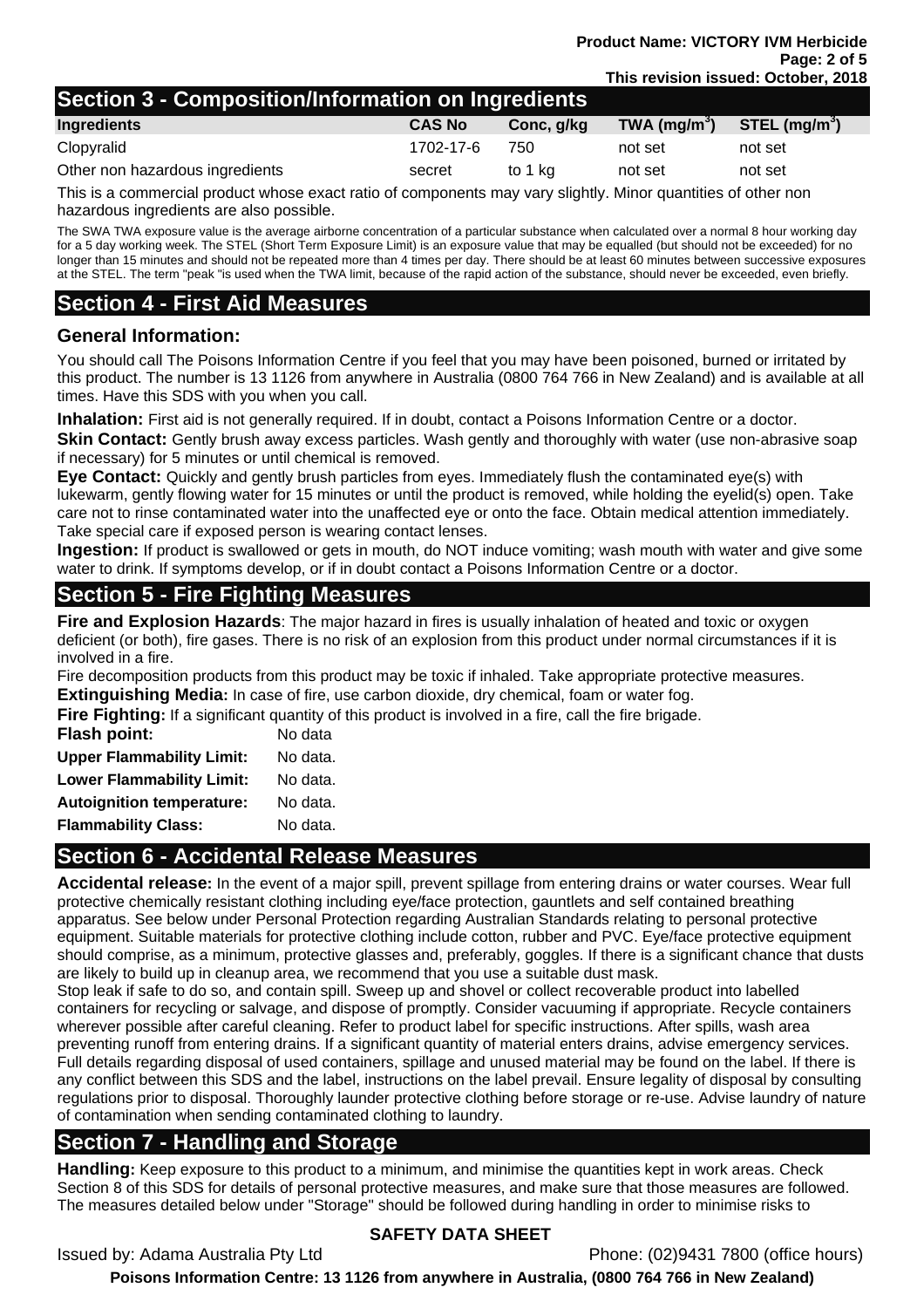**Product Name: VICTORY IVM Herbicide Page: 3 of 5 This revision issued: October, 2018** 

persons using the product in the workplace. Also, avoid contact or contamination of product with incompatible materials listed in Section 10.

**Storage:** This product is a Scheduled Poison. Observe all relevant regulations regarding sale, transport and storage of this schedule of poison. Protect this product from light. Store in the closed original container in a dry, cool, wellventilated area out of direct sunlight. Make sure that the product does not come into contact with substances listed under "Incompatibilities" in Section 10. Check packaging - there may be further storage instructions on the label.

## **Section 8 - Exposure Controls and Personal Protection**

The following Australian Standards will provide general advice regarding safety clothing and equipment: Respiratory equipment: **AS/NZS 1715**, Protective Gloves: **AS 2161**, Occupational Protective Clothing: AS/NZS 4501 set 2008, Industrial Eye Protection: **AS1336** and **AS/NZS 1337**, Occupational Protective Footwear: **AS/NZS2210**. Exposure limits have not been established by SWA for any of the significant ingredients in this product.

The ADI for Clopyralid is set at 0.5mg/kg/day. The corresponding NOEL is set at 50mg/kg/day. ADI means Acceptable Daily Intake; NOEL means No-observable-effect-level. Data from Australian ADI List, March 2017.

No special equipment is usually needed when occasionally handling small quantities. The following instructions are for bulk handling or where regular exposure in an occupational setting occurs without proper containment systems. **Ventilation:** This product should only be used in a well ventilated area. If natural ventilation is inadequate, use of a fan is suggested.

**Eye Protection:** Protective glasses or goggles must be worn when this product is being used. Failure to protect your eyes may lead to severe harm to them or to general health. Emergency eye wash facilities must also be available in an area close to where this product is being used.

**Skin Protection:** You should avoid contact even with mild skin irritants. Therefore you should wear suitable impervious elbow-length gloves and facial protection when handling this product for lengthy periods. See below for suitable material types.

**Protective Material Types:** We suggest that protective clothing be made from the following materials: cotton, rubber, PVC.

**Respirator:** If there is a significant chance that dusts are likely to build up in the area where this product is being used, we recommend that you use a suitable dust mask.

Eyebaths or eyewash stations and safety deluge showers should, if practical, be provided near to where this product is being handled commercially.

## **Section 9 - Physical and Chemical Properties:**

| Off-white granules                   |
|--------------------------------------|
| No odour.                            |
| Decomposes before boiling at 100kPa. |
| 280-290°C                            |
| No data.                             |
| No data.                             |
| Not applicable.                      |
| No data                              |
| Soluble.                             |
| No data.                             |
| No data.                             |
| No data.                             |
| Not applicable.                      |
| No data                              |
| Not applicable.                      |
| No data.                             |
|                                      |

## **Section 10 - Stability and Reactivity**

**Reactivity**: This product is unlikely to react or decompose under normal storage conditions. However, if you have any doubts, contact the supplier for advice on shelf life properties.

**Conditions to Avoid:** Protect this product from light. Store in the closed original container in a dry, cool, wellventilated area out of direct sunlight.

**Incompatibilities:** strong oxidising agents.

**Fire Decomposition:** Combustion forms carbon dioxide, and if incomplete, carbon monoxide and possibly smoke. Water is also formed. May form nitrogen and its compounds, and under some circumstances, oxides of nitrogen. Occasionally hydrogen cyanide gas in reducing atmospheres. Carbon monoxide poisoning produces headache,

### **SAFETY DATA SHEET**

Issued by: Adama Australia Pty Ltd Phone: (02)9431 7800 (office hours)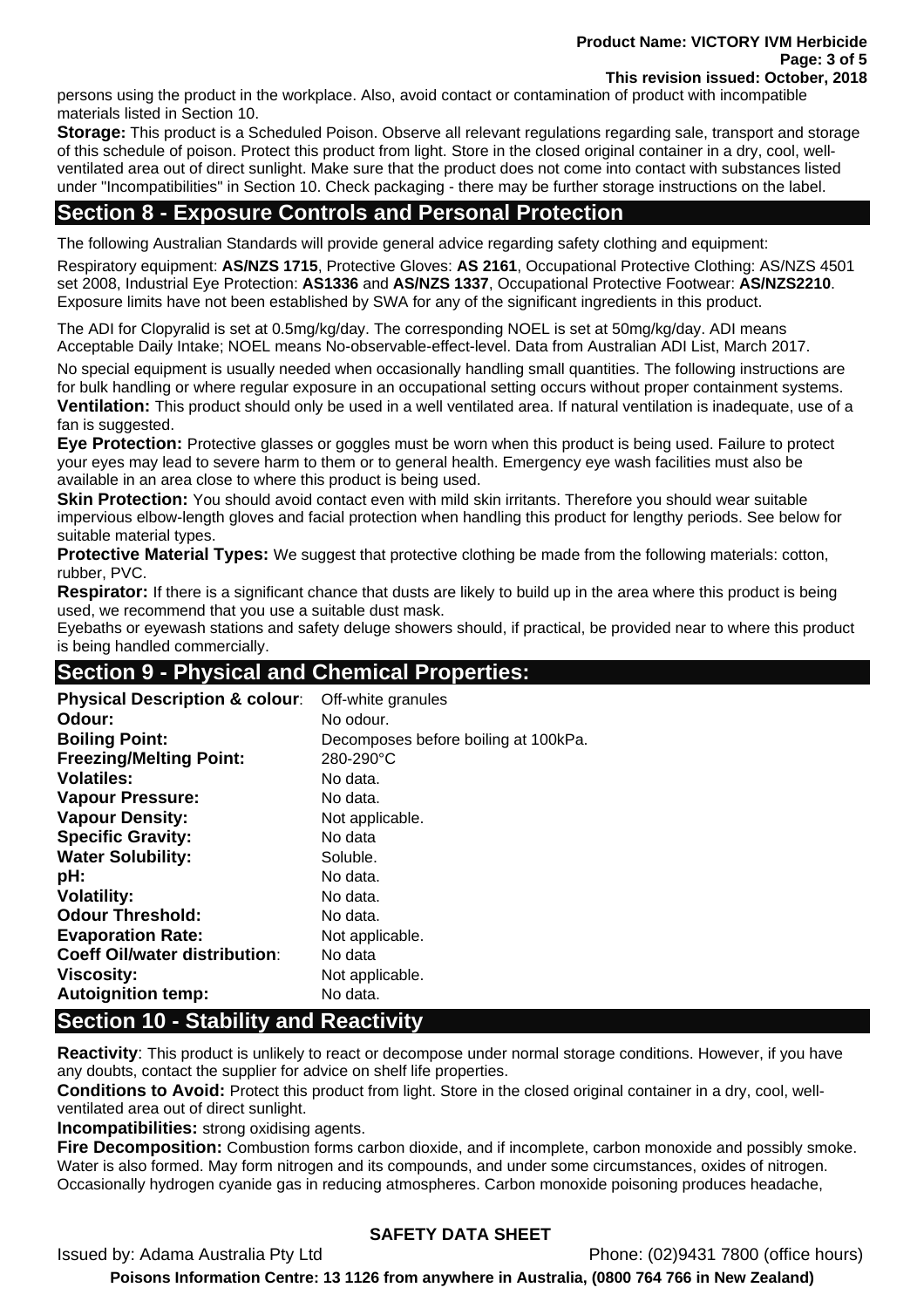weakness, nausea, dizziness, confusion, dimness of vision, disturbance of judgment, and unconsciousness followed by coma and death.

**Polymerisation:** This product will not undergo polymerisation reactions.

#### **Section 11 - Toxicological Information**

#### **Local Effects:**

**Target Organs:** There is no data to hand indicating any particular target organs.

#### **Classification of Hazardous Ingredients**

Ingredient Risk Phrases

Clopyralid Conc>=10%: Xi; R41

• Eye damage – category 1

#### **Potential Health Effects**

#### **Inhalation:**

**Short term exposure:** Available data indicates that this product is not harmful. However product may be mildly irritating, although unlikely to cause anything more than mild transient discomfort.

**Long Term exposure:** Long term inhalation of high amounts of any nuisance dust may overload lung clearance mechanism. No data for health effects associated with long term inhalation.

#### **Skin Contact:**

**Short term exposure:** Available data indicates that this product is not harmful. It should present no hazards in normal use. However product may be irritating, but is unlikely to cause anything more than mild transient discomfort. **Long Term exposure:** No data for health effects associated with long term skin exposure.

### **Eye Contact:**

**Short term exposure:** This product is a severe eye irritant. Symptoms may include stinging and reddening of eyes and watering which may become copious. Other symptoms such as swelling of eyelids and blurred vision may also become evident. If exposure is brief, symptoms should disappear once exposure has ceased. However, lengthy exposure or delayed treatment is likely to cause permanent damage.

**Long Term exposure:** No data for health effects associated with long term eye exposure.

#### **Ingestion:**

**Short term exposure:** Significant oral exposure is considered to be unlikely. Available data shows that this product is not harmful. However, this product may be irritating to mucous membranes but is unlikely to cause anything more than transient discomfort.

**Long Term exposure:** No data for health effects associated with long term ingestion.

#### **Carcinogen Status:**

**SWA:** No significant ingredient is classified as carcinogenic by SWA. **NTP:** No significant ingredient is classified as carcinogenic by NTP.

**IARC:** No significant ingredient is classified as carcinogenic by IARC.

## **Section 12 - Ecological Information**

Insufficient data to be sure of status.

## **Section 13 - Disposal Considerations**

**Disposal:** Special help is available for the disposal of Agricultural Chemicals. The product label will give general advice regarding disposal of small quantities, and how to cleanse containers. However, for help with the collection of unwanted rural chemicals, contact ChemClear 1800 008 182 http://www.chemclear.com.au/ and for help with the disposal of empty drums, contact DrumMuster http://www.drummuster.com.au/ where you will find contact details for your area.

## **Section 14 - Transport Information**

**UN Number:** This product is not classified as a Dangerous Good by ADG, IATA or IMDG/IMSBC criteria. No special transport conditions are necessary unless required by other regulations.

### **Section 15 - Regulatory Information**

**AICS:** All of the significant ingredients in this formulation are compliant with NICNAS regulations.

#### **SAFETY DATA SHEET**

Issued by: Adama Australia Pty Ltd Phone: (02)9431 7800 (office hours)